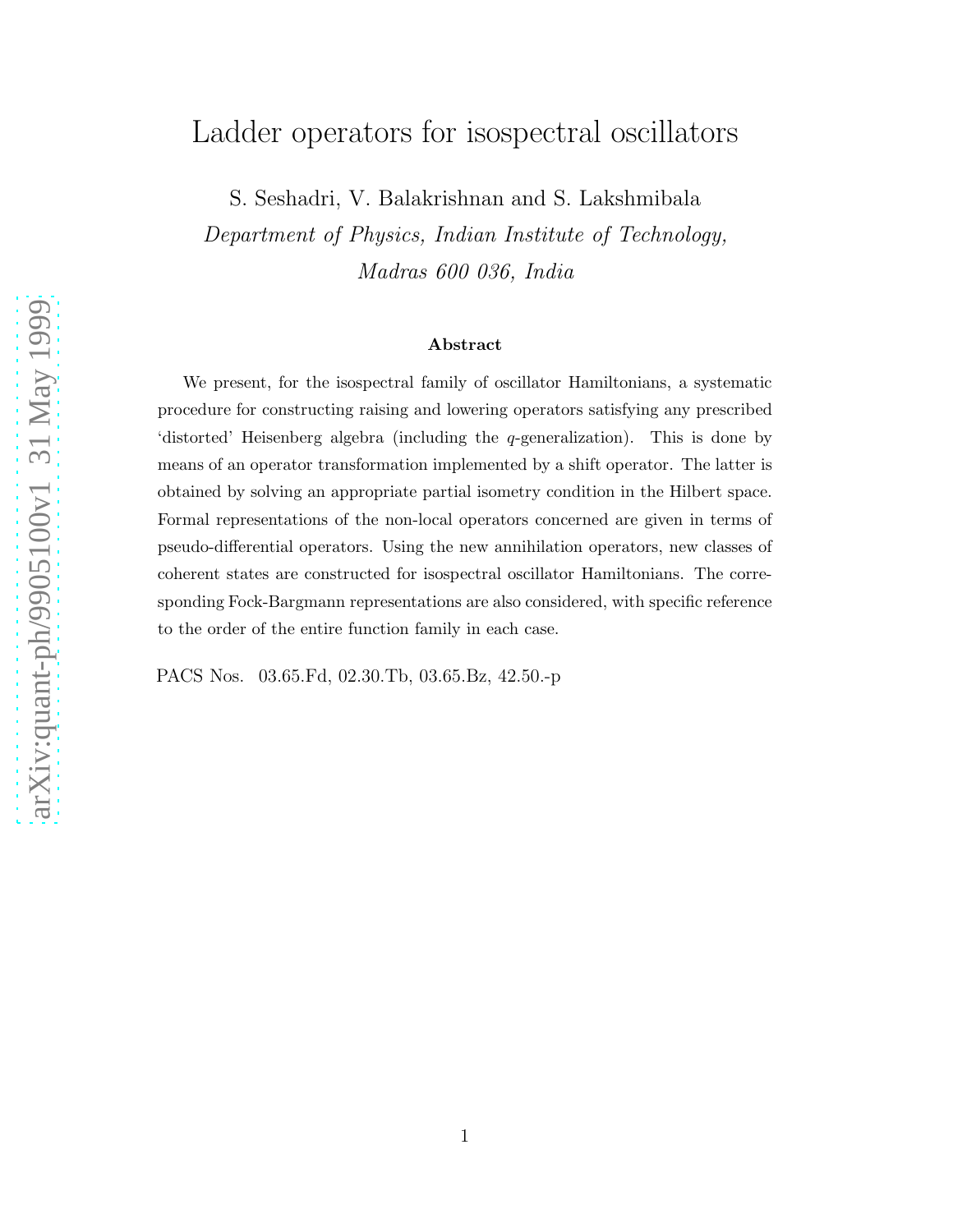#### I. INTRODUCTION

Generalized coherent states of different kinds have been defined and investigated for some years now, particularly in quantum optics and quantum measurement theory.  $1-6$ Recently, two different kinds of coherent states (CS) have been constructed <sup>7,8</sup> in relation to a one-parameter ( $\lambda \in \mathbb{R}$ ) family of Hamiltonians  $\widetilde{H}$  that are isospectral companions of the standard oscillator Hamiltonian  $H = a^{\dagger} a$ . (The latter corresponds to the limit  $|\lambda| \to \infty$ .) For each finite value of  $\lambda$ , the eigenstates of  $\widetilde{H}$  consist of a zero-energy state  $|\theta_0\rangle$  and a set of states  $\{|\theta_n\rangle\}$  with eigenvalues  $n = 1, 2, \ldots$ , the *latter* being obtained from the oscillator states  $|n\rangle$   $(n = 0, 1, ...)$  by a non-unitary transformation (see Eq.  $(2.5)$  below). Fernandez *et al.*<sup>7</sup> have constructed coherent states that are eigenstates of an annihilation operator associated with  $\{|\theta_n\rangle, n \geq 1\}$ . However, these states are not coherent states in the group-theoretic or Perelomov sense, <sup>9</sup> since they are not obtained by the action of a unitary 'displacement' operator on the base state  $|\theta_1\rangle$ . On the other hand, Kumar and Khare<sup>8</sup> have shown that  $\widetilde{H}$  itself is essentially unitarily equivalent to H. This fact enables them to obtain coherent states simply by a unitary transformation of the standard oscillator CS. These states are thus coherent states in the group-theoretic sense in addition to being annihilation operator eigenstates. As may be anticipated, they reduce to the standard oscillator CS in the limit  $|\lambda| \to \infty$ . Subsequently, Fernandez *et* al. <sup>10</sup> have generalized their earlier work<sup>7</sup> by introducing a real parameter w as follows: the commutator of the lowering and raising operators in the  $\{|\theta_n\rangle, n \geq 0\}$  basis is a diagonal operator given by diag  $(0,w,1,1,1,...)$ . This has been termed a 'distorted' Heisenberg algebra. In the special case  $w = 1$ , the CS constructed are also CS in the group-theoretic sense.

A number of interesting problems arise, which we address in this paper: the generalization of the algebra to encompass an arbitrary diagonal operator as the basic commutator, including the corresponding q-generalization; the development of a systematic procedure to find raising and lowering operators in this case; and the construction of the corresponding CS (which are not unitarily equivalent to the standard oscillator CS). Our strategy is to find a suitable operator transformation that takes the original ladder operators to the required new ones. The transformation is implemented by means of a shift operator that is constructed so as to satisfy appropriate partial isometry conditions dictated by the algebra imposed. We also derive representations for the new raising and lowering operators in terms of pseudo-differential operators, to enable one to compare their structure explicitly with their original counterparts. Finally, we examine the Fock-Bargmann (or entire analytic function) representation of states based on the CS obtained in various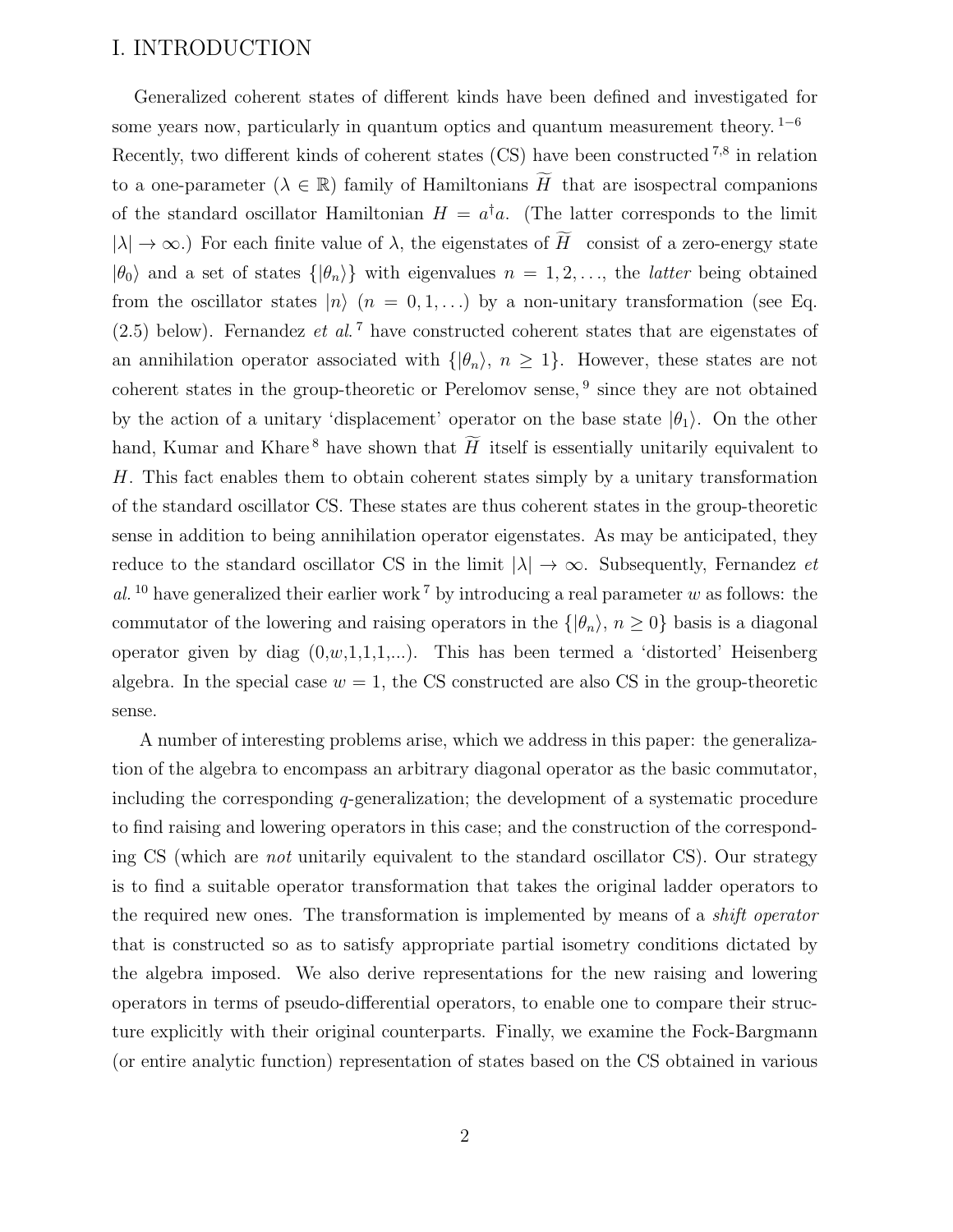cases, with particular reference to the order of the entire function families concerned.

#### II. NOTATION AND REVIEW

For ready reference, we recapitulate briefly the relevant parts of Refs. 7, 8 and 10. Given  $H = a^{\dagger} a$  with  $[a, a^{\dagger}] = 1$ , we have  $H|n\rangle = n|n\rangle$   $(n = 0, 1, \ldots)$ . In the position representation,  $a = 2^{-1/2} (x + d)$  and  $a^{\dagger} = 2^{-1/2} (x - d)$ , where  $d = d/dx$ . Operators b and  $b^{\dagger}$  are then defined, given in the position representation by

$$
b = 2^{-\frac{1}{2}}(x + d + \phi(x)), \quad b^{\dagger} = 2^{-\frac{1}{2}}(x - d + \phi(x)), \tag{2.1}
$$

and the condition  $bb^{\dagger} = aa^{\dagger}$  imposed. This implies that the function  $\phi(x)$  satisfies the Riccati equation

$$
\phi' + 2x\phi + \phi^2 = 0\tag{2.2}
$$

where  $\phi' = d\phi/dx$ . Equation (2.2) has the one-parameter family of solutions

$$
\phi_{\lambda}(x) = \frac{e^{-x^2}}{(\lambda + \int_0^x dy \ e^{-y^2})}
$$
\n(2.3)

where  $|\lambda| > \sqrt{\pi}/2$  (to avoid a singular  $\phi_{\lambda}$ ). Now consider the Hamiltonian (actually, a family of Hamiltonians, parametrized by  $\lambda \in (-\infty, \infty)$ )

$$
\widetilde{H} = b^{\dagger}b. \tag{2.4}
$$

In order to keep the notation simple, the  $\lambda$ -dependence of b,  $b^{\dagger}$  and  $\widetilde{H}$  has not been indicated explicitly. Although  $bb^{\dagger} = aa^{\dagger}$  (that is, the supersymmetric partners of H and  $\hat{H}$  are identical to each other),  $b^{\dagger}b \neq a^{\dagger}a$ . It is straightforward to check that the states

$$
|\theta_n\rangle = n^{-\frac{1}{2}} b^{\dagger} |n-1\rangle \quad (n=1,2,\ldots)
$$
 (2.5)

are eigenstates of the Hamiltonian  $\widetilde{H}$  with eigenvalues  $n = 1, 2, \ldots$  The ground state  $|\theta_0\rangle$  of  $\widetilde{H}$  is obtained by requiring that

$$
b|\theta_0\rangle = 0.
$$
 (2.6)

The eigenstates  $\{\vert \theta_n \rangle, n = 0, 1, \ldots\}$  form a complete orthonormal set of states in the Hilbert space H spanned by the Fock basis  $\{|n\rangle\}$ . It will be useful to write  $\mathcal{H}_0$  =  $\text{span}\left|0\right\rangle, \mathcal{H}_1 = \text{span}\left\{|n\rangle, n \geq 1\right\}, \ \widetilde{\mathcal{H}}_0 = \text{span}\left|\theta_0\right\rangle \text{ and } \widetilde{\mathcal{H}}_1 = \text{span}\left\{| \theta_n \rangle, n \geq 1\right\}, \text{ so}$ that  $\mathcal{H} = \mathcal{H}_0 + \mathcal{H}_1 = \widetilde{\mathcal{H}}_0 + \widetilde{\mathcal{H}}_1$ . (For easy identification, we shall use a tilde for spaces and operators pertaining to the isospectral case and drop the tilde for their counterparts relating to the standard oscillator.) It is evident that H and  $\widetilde{H}$  are isospectral, and that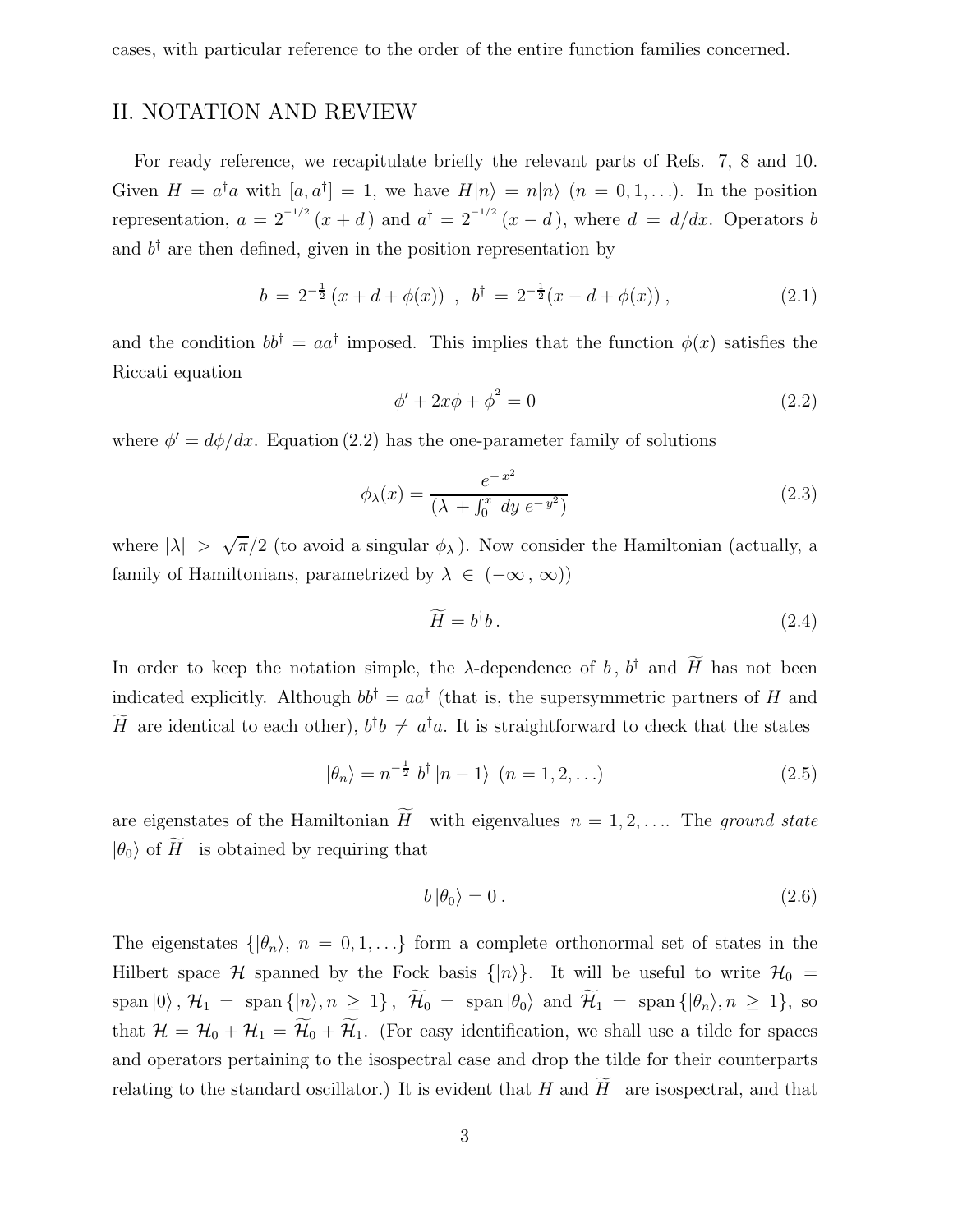$H \to H$  in the limit  $|\lambda| \to \infty$ . However, since  $b^{\dagger}b \neq a^{\dagger}a$ , the commutator  $[b, b^{\dagger}] \neq 1$ . Thus  $b^{\dagger}$  and b are not the appropriate raising and lowering operators for  $H$ . Fernandez et al. 7 consider the lowering operator (in their notation)

$$
A = b^{\dagger} a b \tag{2.7}
$$

which annihilates not only  $|\theta_0\rangle$  but also  $|\theta_1\rangle$ ; one finds

$$
A|\theta_0\rangle = 0 \, , \, A|\theta_n\rangle = (n-1) n^{\frac{1}{2}} |\theta_{n-1}\rangle. \tag{2.8}
$$

Similarly,

$$
A^{\dagger} |\theta_0\rangle = 0 , A^{\dagger} |\theta_n\rangle = n(n+1)^{\frac{1}{2}} |\theta_{n+1}\rangle.
$$
 (2.9)

These relations help us understand how the Hilbert space  $\mathcal H$  breaks up in a natural fashion into the direct sum  $\widetilde{\mathcal{H}}_0 + \widetilde{\mathcal{H}}_1$ . As A is an annihilation operator in  $\widetilde{\mathcal{H}}_1$ , its eigenstates, satisfying  $A |z; \theta_1\rangle = z |z; \theta_1\rangle$  ( $z \in \mathbb{C}$ ), may be regarded as coherent states. They are given by <sup>7</sup>

$$
|z \,;\, \theta_1 \rangle = \text{(const.)} \sum_{n=0}^{\infty} \frac{z^n}{n! \sqrt{(n+1)!}} |\theta_{n+1} \rangle \tag{2.10}
$$

However, since  $[A, A^{\dagger}] \neq 1$  even in the subspace  $\mathcal{H}_1$ , the state  $|z; \theta_1\rangle$  cannot be obtained by a unitary transformation of the form  $\exp(zA^{\dagger} - \overline{z}A)$  acting on the ground state  $|\theta_1\rangle$ . Therefore  $|z; \theta_1\rangle$  is not a CS in the group-theoretic sense, nor can *generalized* coherent states be built up from it by the standard procedure – namely, by using  $|z; \theta_1\rangle$  as the ground state of an appropriate Hamiltonian obtained by a unitary transformation of  $H$ .

In contrast to the foregoing, Kumar and Khare<sup>8</sup> have shown that b and  $b^{\dagger}$  can be written in the form

$$
b = aU^{\dagger} , b^{\dagger} = Ua^{\dagger}
$$
 (2.11)

where U is unitary  $(UU^{\dagger} = U^{\dagger}U = 1)$  in the full space  $\mathcal{H}$ , and formally determined the matrix elements of U in the basis  $\{|n\rangle\}$ . Therefore  $bb^{\dagger} = aa^{\dagger}$ , as required. Further,  $\tilde{H}$  $= b^{\dagger}b = UHU^{\dagger}$ , so that  $\widetilde{H}$  and  $H$  are actually unitarily equivalent. Writing  $\widetilde{a} = Ua U^{\dagger}$ , one has  $\tilde{H} = \tilde{a}^{\dagger} \tilde{a}$  where  $[\tilde{a}, \tilde{a}^{\dagger}] = 1$ . The eigenstates  $|\theta_n\rangle$  of  $\tilde{H}$  are just the unitary transforms of those of  $H$ , *i.e.*,

$$
|\theta_n\rangle = U |n\rangle \text{ and } U^{\dagger} |\theta_n\rangle = |n\rangle, n = 0, 1, \dots
$$
 (2.12)

. The operator  $\tilde{a}$  only annihilates the vacuum  $|\theta_0\rangle$ . The state

$$
|\alpha; \theta_0\rangle = \exp\left(-\frac{|\alpha|^2}{2}\right) \sum_{n=0}^{\infty} \frac{\alpha^n}{\sqrt{n!}} |\theta_n\rangle \quad (\alpha \in \mathbb{C})
$$
 (2.13)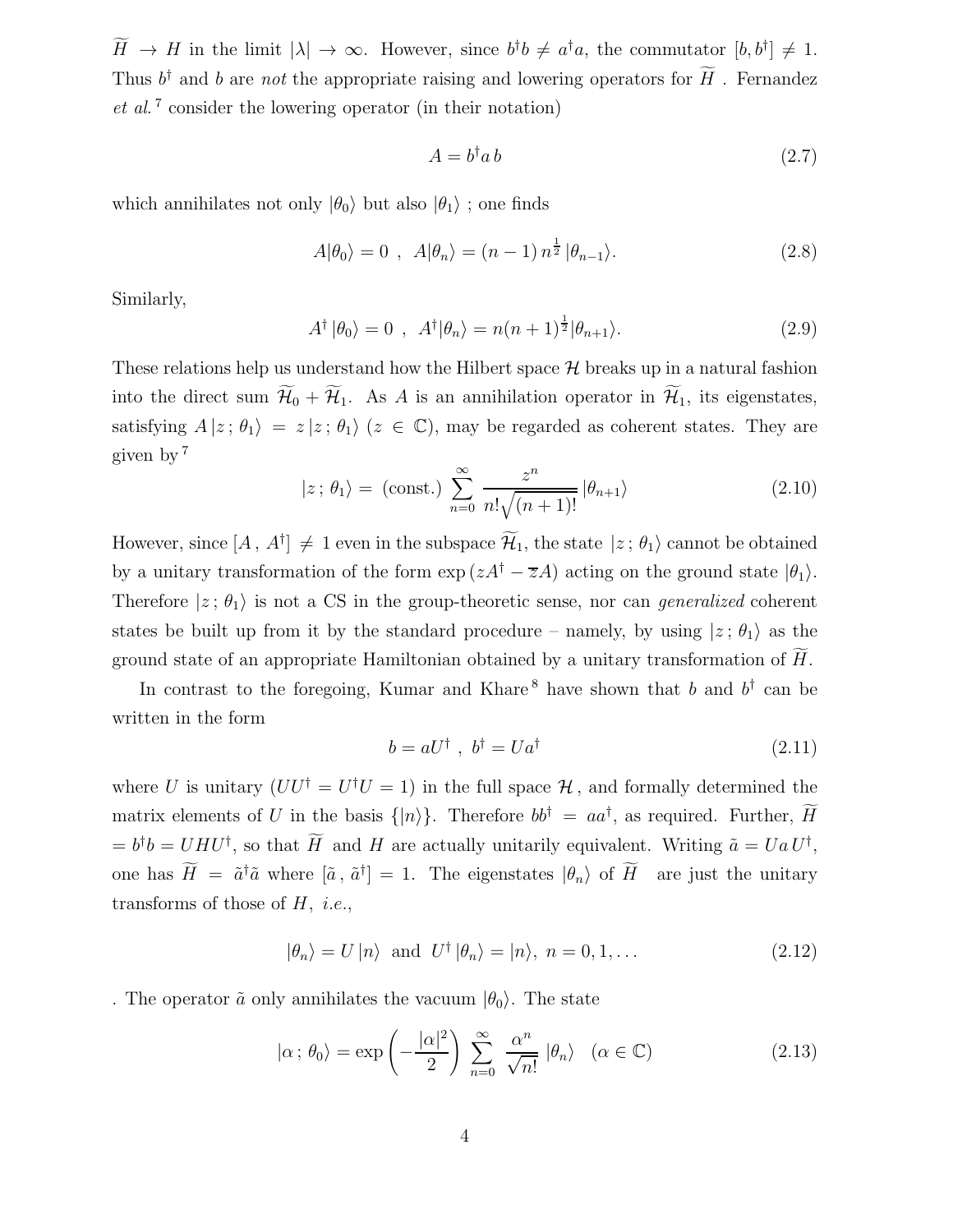is both an annihilation operator eigenstate and a CS in the Perelomov sense. It is readily verified that (i)  $|\alpha; \theta_0\rangle = U |\alpha\rangle$  where  $|\alpha\rangle$  is the standard oscillator CS; (ii)  $|\alpha; \theta_0\rangle$  is obtainable by a unitary displacement operator acting on  $|\theta_0\rangle$ ; and (iii)  $|\alpha; \theta_0\rangle \rightarrow |\alpha\rangle$  in the limit  $|\lambda| \to \infty$ . Generalized CS may be constructed from  $|\alpha; \theta_0\rangle$  in essentially the same manner as in the case of  $|\alpha\rangle$ . Viewed in this manner, the isospectral case is simply a unitary transformation of the standard oscillator problem, and nothing new is gained by considering it in preference to the latter.

In order to have ladder operators in  $\widetilde{\mathcal{H}}_1$  whose commutator is equal to unity, and also to generalize this algebra to some extent, Fernandez *et al.* have subsequently defined  $10$  a new lowering operator  $C_w$  (in their notation) according to

$$
C_w = b^{\dagger} f(H) \, a \, b. \tag{2.14}
$$

Here, the form of  $f(H)$  is deduced from the requirement that the commutator  $[C_w, C_w^{\dagger}]$ be equal to diag  $(w, 1, 1, ...)$  in  $\widetilde{\mathcal{H}}_1$ , where w is any positive number. (The operators  $C_w$ and  $C_w^{\dagger}$  continue to annihilate the subspace  $\mathcal{H}_0$ .) It is found that

$$
f(H) = \frac{1}{H+1} \left(\frac{H+w}{H+2}\right)^{\frac{1}{2}}.
$$
 (2.15)

It is evident that diag  $(w, 1, 1, ...)$  is not the most general diagonal form possible for the basic commutator, although it can be shown to be the only consistent one once the specific form given by Eq.  $(2.14)$  is assumed for the lowering operator. As we shall see, a procedure of wider applicability is to look for an operator transformation on  $\tilde{a}$  of the type  $\tilde{S}^{\dagger} \tilde{a} \tilde{S}$ . In the next section, we develop a systematic procedure to find the transformation  $\tilde{S}$ , and from it the ladder operators for any prescribed diagonal form of their commutator, including the case of the q-generalization of the isospectral oscillator.

#### III. SHIFT OPERATORS AND OPERATOR TRANSFORMATIONS

We wish to implement transformations on the ladder operators  $\tilde{a}$  and  $\tilde{a}^{\dagger}$  so as to obtain a lowering operator

$$
\tilde{a}_1 = \tilde{S}^\dagger \tilde{a} \tilde{S} \tag{3.1}
$$

and a hermitian conjugate raising operator

$$
\tilde{a}_1^\dagger = \tilde{S}^\dagger \,\tilde{a}^\dagger \,\tilde{S} \tag{3.2}
$$

with the following properties: both operators must annihilate  $|\theta_0\rangle$  (so that  $\widetilde{\mathcal{H}}_0$  is the kernel of the transformation); and their commutator is a prescribed diagonal operator in  $\widetilde{\mathcal{H}}_1$ .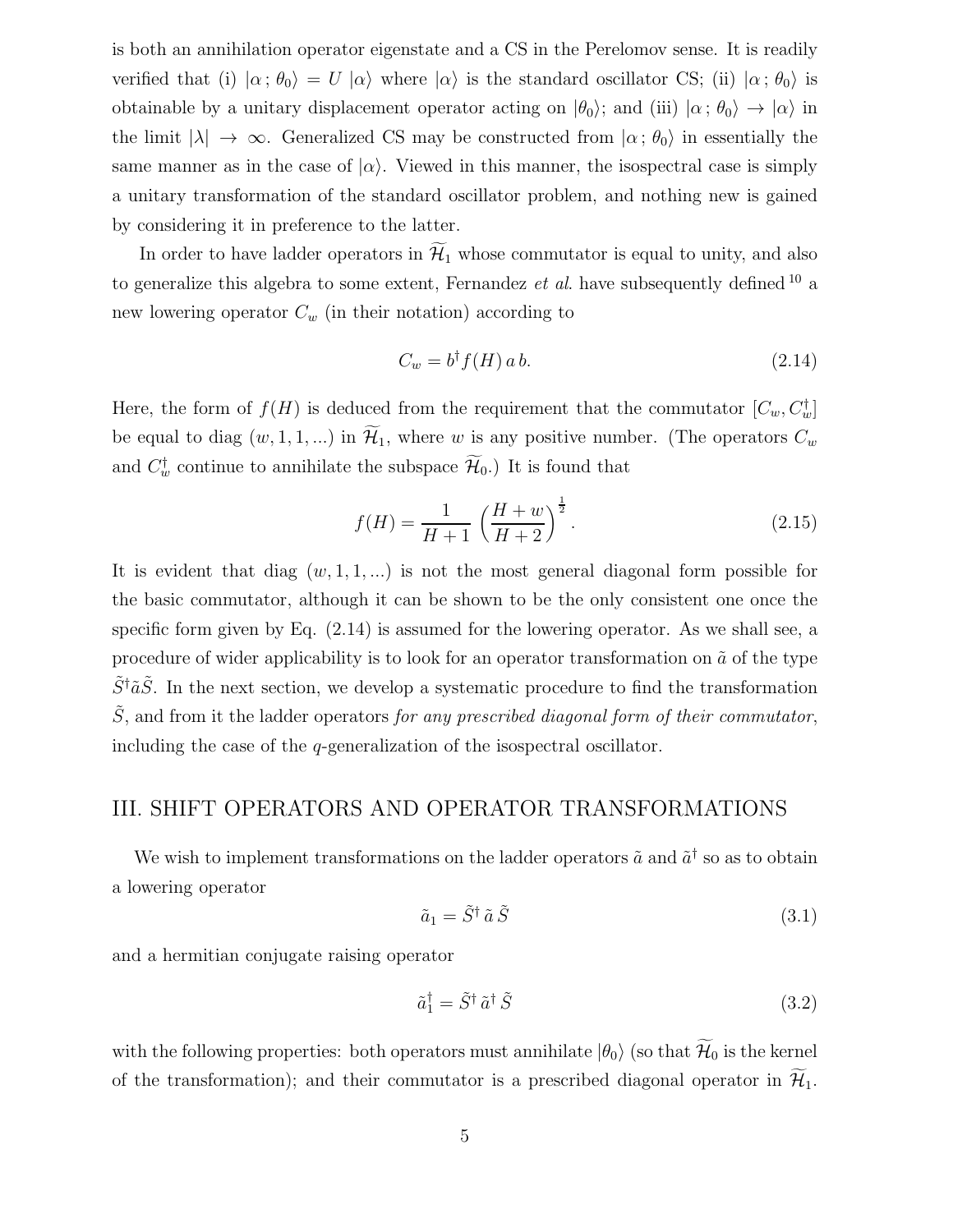For the sake of clarity, we solve the problem first in the standard Fock basis, and then use the operator  $U$  to transform to the isospectral case.

Accordingly, we first seek to eliminate the subspace  $\mathcal{H}_0$  from  $\mathcal{H}$ , and to find conjugate lowering and raising operators in  $\mathcal{H}_1$  given by

$$
a_1 = S^\dagger a S \, , \, a_1^\dagger = S^\dagger a^\dagger S, \tag{3.3}
$$

whose commutator is equal to *unity* throughout the latter space. For this we need to find an operator S in  $H$  that satisfies the *partial isometry* 

$$
SS^{\dagger} = 1, \ S^{\dagger}S = 1 - |0\rangle\langle 0|.
$$
 (3.4)

It is easy to see that this is solved by the shift operator

$$
S = \sum_{n=0}^{\infty} |n\rangle\langle n+1|.
$$
 (3.5)

(Note that this operator has the closed form  $S = (1 + H)^{-1/2} a$  in  $\mathcal{H}$ .) It is easily verified that  $a_1$  and  $a_1^{\dagger}$  $\frac{1}{1}$  satisfy

$$
a_1 |0\rangle = a_1^{\dagger} |0\rangle = 0 , a_1 |1\rangle = 0.
$$
 (3.6)

Now consider the general 'distorted' Heisenberg algebra in which the commutator is specified (in the Fock basis) to be

$$
[a_1, a_1^{\dagger}] = \text{diag}(0, w_1, w_2, \ldots) = \sum_{n=1}^{\infty} w_n |n\rangle\langle n|,
$$
 (3.7)

where  $\{w_n\}$  are real positive constants. S is now found by generalising the partial isometry condition, Eq. (3.4), to read

$$
SS^{\dagger} = \sum_{n=0}^{\infty} c_n |n\rangle\langle n| \ , \ S^{\dagger}S = \sum_{n=0}^{\infty} c_n |n+1\rangle\langle n+1|, \tag{3.8}
$$

where the coefficients  $c_n$  are to be determined. The deviation of the  $c_n$ 's from unity is a measure of the extent to which the shift operator deviates from the exact partial isometry specified in Eqs.  $(3.4)$ . Solving for S and  $S^{\dagger}$  in the form

$$
S = \sum_{n=0}^{\infty} c_n^{\frac{1}{2}} |n\rangle\langle n+1| \ , \ S^{\dagger} = \sum_{n=0}^{\infty} c_n^{\frac{1}{2}} |n+1\rangle\langle n| \tag{3.9}
$$

and using Eqs. (3.3) and (3.7), we obtain the recursion relations

$$
c_0c_1 = w_1 \, , \, (n+1)c_nc_{n+1} - n\,c_nc_{n-1} = w_{n+1} \, (n=1,2,3,...). \tag{3.10}
$$

We may choose  $c_0 = 1$  without loss of generality, and solve the recursion relations to get

$$
c_n = \frac{(n-1)!!}{n!!} \frac{(w_1 + w_2 + \dots + w_n)!!}{(w_1 + w_2 + \dots + w_{n-1})!!}.
$$
\n(3.11)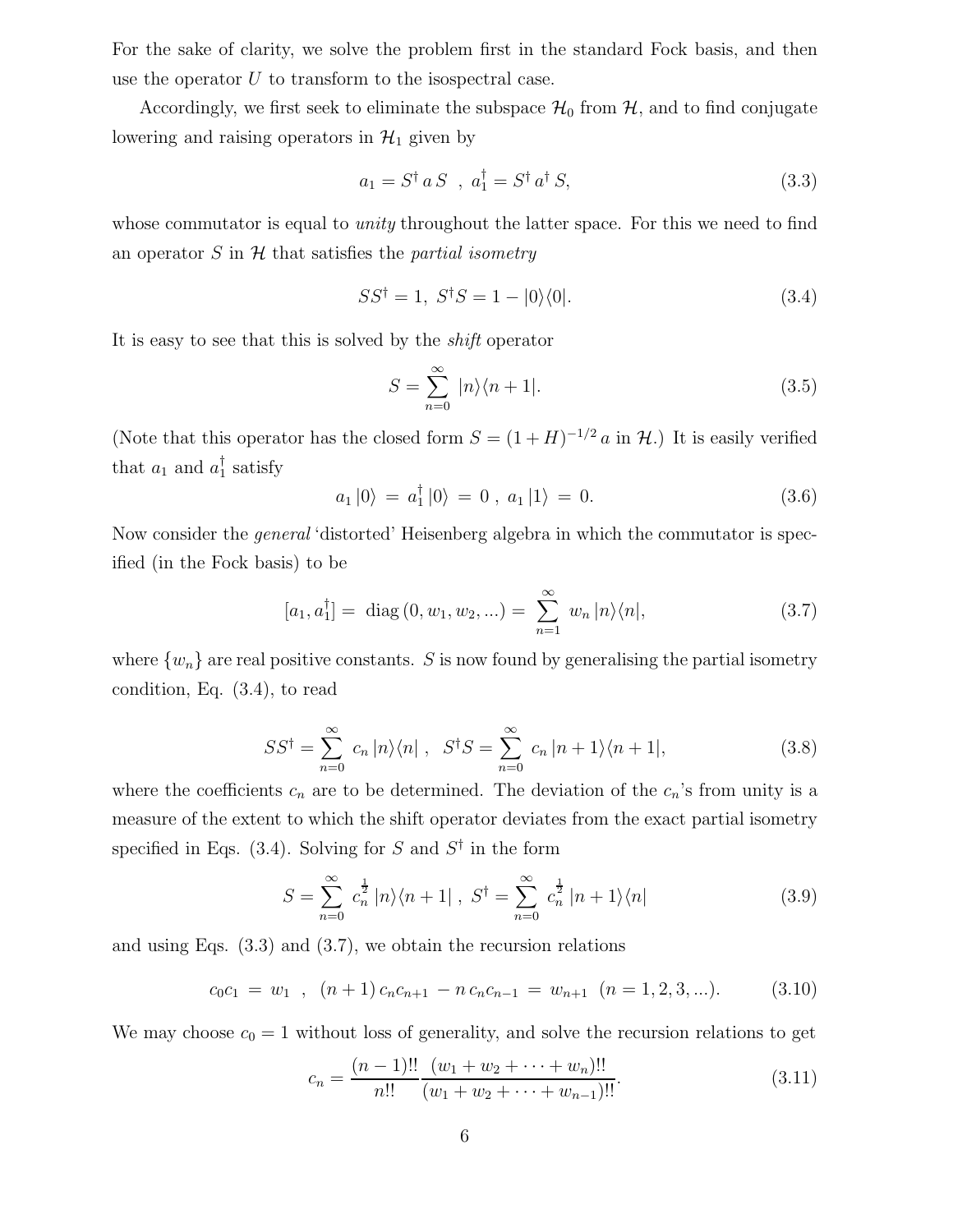Here the notation  $(w_1 + w_2 + \cdots + w_n)$ !! stands for the product

$$
(w_1 + w_2 + \dots + w_n) \times (w_1 + w_2 + \dots + w_{n-2}) \dots
$$

Substituting the values for  $c_n$  given above in Eq. (3.9) yields S and  $S^{\dagger}$ . The corresponding expressions for  $a_1$  and  $a_1^{\dagger}$  are then obtained from Eqs. (3.3), and their commutator is guaranteed to satisfy Eq. (3.7).

We go over now to the isospectral case. As the corresponding shift and ladder operators are merely the unitary transformations

$$
\tilde{S} = U S U^{\dagger} , \ \tilde{a}_1 = U a_1 U^{\dagger} , \ \tilde{a}_1^{\dagger} = U a_1^{\dagger} U^{\dagger} , \tag{3.12}
$$

we find

$$
\widetilde{S} = \sum_{n=0}^{\infty} c_n^{\frac{1}{2}} |\theta_n\rangle \langle \theta_{n+1}|,\tag{3.13}
$$

where  $c_0 = 1$  as already stated, and  $c_n$  is given by Eq. (3.11); and

$$
\tilde{a}_1 = \sum_{n=1}^{\infty} (w_1 + w_2 + \dots + w_n)^{\frac{1}{2}} |\theta_n\rangle \langle \theta_{n+1}|,
$$
\n(3.14)

$$
\tilde{a}_1^{\dagger} = \sum_{n=1}^{\infty} (w_1 + w_2 + \dots + w_n)^{\frac{1}{2}} |\theta_{n+1}\rangle \langle \theta_n|.
$$
 (3.15)

It is easily verified from these expressions that  $[\tilde{a}_1, \tilde{a}_1^{\dagger}]$  $_{1}^{T}$ ] is diag  $(0, w_1, w_2, \cdots)$  in the *trans*formed basis, *i.e.*,

$$
[\tilde{a}_1, \tilde{a}_1^\dagger] = \sum_{n=1}^\infty w_n \, |\theta_n\rangle \, \langle \theta_n|,\tag{3.16}
$$

as required  $(cf. Eq. (3.7)).$ 

In order to see how our general expressions simplify in particular cases, it is convenient to use Eq.  $(2.5)$  and the usual representation of a in the Fock basis, to express Eq.  $(3.14)$ in the form

$$
\tilde{a}_1 = b^{\dagger} \sum_{n=0}^{\infty} \left( \frac{W_{n+1}}{(n+1)(n+2)} \right)^{\frac{1}{2}} |n\rangle \langle n+1| b , \qquad (3.17)
$$

or in the equivalent form

$$
\tilde{a}_1 = b^{\dagger} (H+1)^{-\frac{1}{2}} \left\{ \sum_{n=0}^{\infty} W_{n+1}^{\frac{1}{2}} |n\rangle \langle n+1| \right\} (H+1)^{-\frac{1}{2}} b , \qquad (3.18)
$$

where we have written

$$
W_n = w_1 + w_2 + \dots + w_n \tag{3.19}
$$

for brevity. It is clear from the above that, whenever  $W_{n+1}^{1/2}$  can be written as some function of *n*, say  $F(n)$ , we obtain the closed-form expression

$$
\tilde{a}_1 = b^{\dagger} (H+1)^{-1} f(H) a (H+1)^{-\frac{1}{2}} b . \tag{3.20}
$$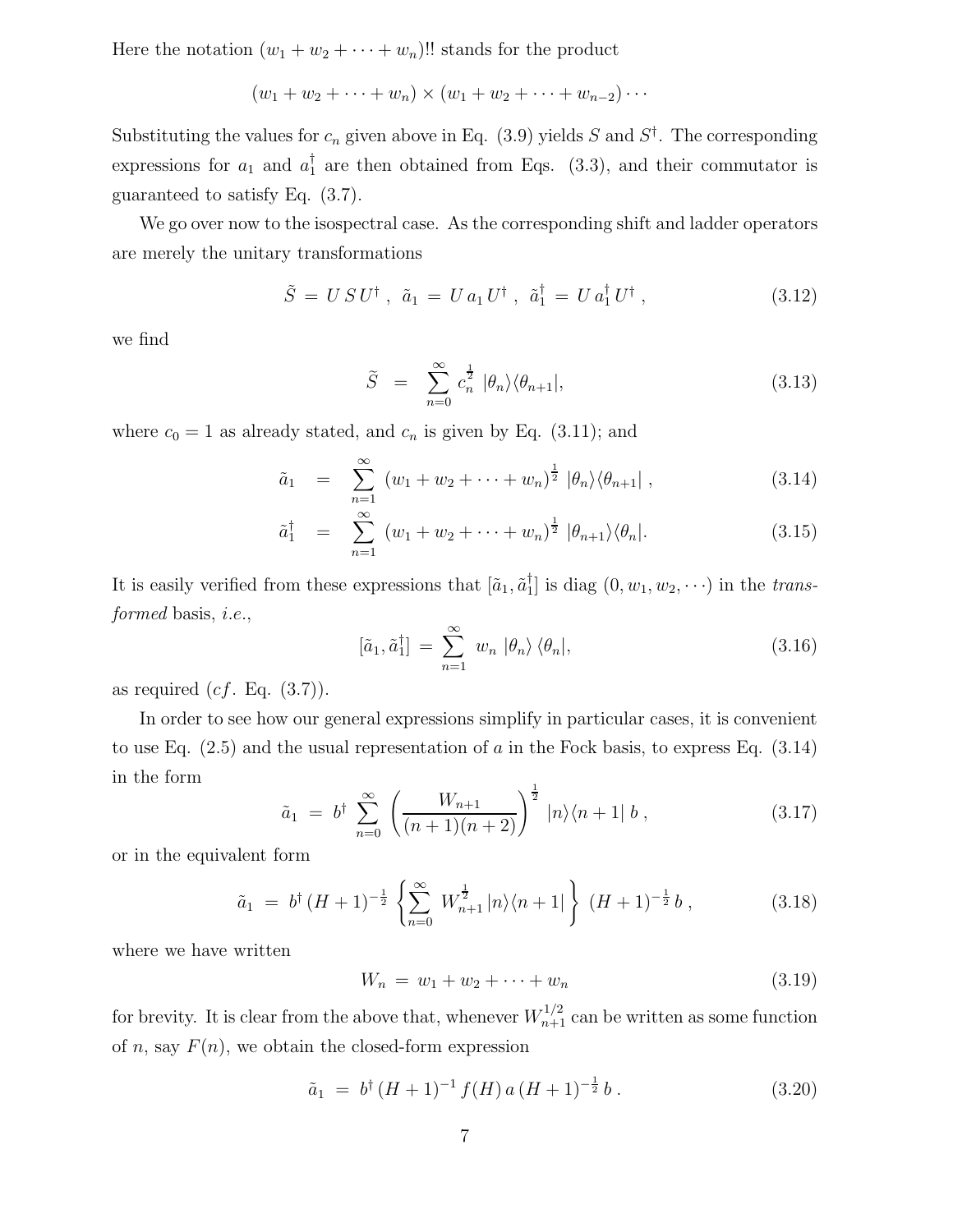If, further,  $F(n)$  is a product of the form  $(n+1)^{1/2} G(n) G(n+1)$ , we obtain the symmetric form

$$
\tilde{a}_1 = b^{\dagger} (H+1)^{-\frac{1}{2}} G(H) a G(H) (H+1)^{-\frac{1}{2}} b . \qquad (3.21)
$$

Corresponding expressions obtain, of course, for  $a_1^{\dagger}$  as well. A remark is in order here on the square-root operator occurring in these expressions. As  $(1 + H)^{-1}$  is a bounded positive definite operator in  $H$ , it has a unique positive square root in that space, by virtue of the square-root lemma.<sup>11</sup> Following the procedure of Ref. 12, this can be defined rigorously in terms of the resolvent operator  $(\xi + 1 + H)^{-1}$  as

$$
(1 + H)^{-\frac{1}{2}} = \frac{1}{\pi} \int_0^\infty d\xi \xi^{-\frac{1}{2}} (1 + \xi + H)^{-1} . \tag{3.22}
$$

We are now ready to read off various special cases of the foregoing.

(i) First of all, if we set  $w_n = w$  for all  $n \geq 1$ , the operator in curly brackets in Eq.  $(3.18)$  above is simply  $w^{1/2} a$ , and we get the symmetric expression

$$
\tilde{a}_1 = w^{\frac{1}{2}} b^{\dagger} (H+1)^{-\frac{1}{2}} a (H+1)^{-\frac{1}{2}} b. \tag{3.23}
$$

(ii) Next, we note that the 'distorted' Heisenberg algebra introduced in Ref. 10 corresponds to setting  $w_1 = w$  and  $w_n = 1$  for  $n \geq 2$ , so that  $W_{n+1} = (w + n)$ . Therefore  $\tilde{a}_1$  reduces, in this special case, to a closed-form expression – namely, the operator  $C_w$ defined in Eqs.  $(2.14)$  and  $(2.15)$ .

(iii) Again, if we choose  $w_n = n$  itself – *i.e.*, we have the algebra

$$
[\tilde{a}_1, \tilde{a}_1^{\dagger}] = U H U^{\dagger} = \widetilde{H} = b^{\dagger} b, \tag{3.24}
$$

we get

$$
\tilde{a}_1 = 2^{-\frac{1}{2}} b^{\dagger} (H+1)^{-\frac{1}{2}} a b. \tag{3.25}
$$

(iv) On the other hand, if we set  $w_1 = w$  and  $w_n = 0$  for  $n \ge 2$ , we get

$$
\tilde{a}_1 = w^{\frac{1}{2}} b^{\dagger} (H+1)^{-1} a (H+1)^{-\frac{1}{2}} b. \tag{3.26}
$$

(v) Finally, the q-generalization  $13$  of the isospectral case is immediately found by setting  $w_n = q^n$ : this implies that

$$
[\tilde{a}_1, \tilde{a}_1^{\dagger}] = q^{\tilde{H}}, \tag{3.27}
$$

which is a transformed, equivalent, version of a *q*-commutation relation between a conjugate pair of ladder operators. We obtain in this case the result

$$
\tilde{a}_1 = q^{\frac{1}{2}} b^{\dagger} (H+1)^{-1} \left( \frac{1-q^{H+1}}{1-q} \right)^{\frac{1}{2}} a (H+1)^{-\frac{1}{2}} b. \tag{3.28}
$$

It is readily seen that Eq. (3.28) reduces to Eq. (3.23) (with  $w = 1$ ) in the limit  $q \to 1$ .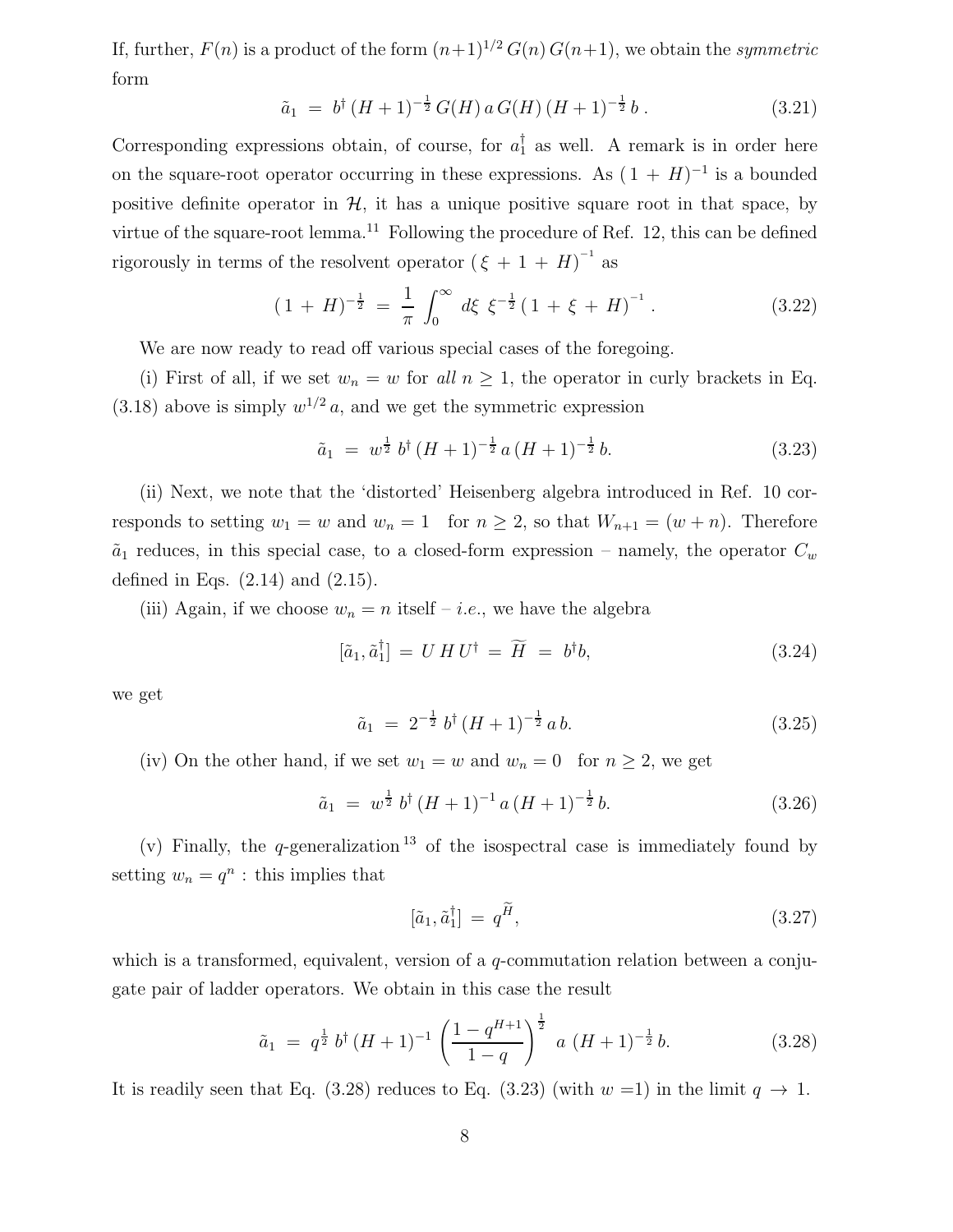## IV. REPRESENTATION IN TERMS OF PSEUDO-DIFFERENTIAL OP-ERATORS

The expressions obtained in the preceding section involve various non-local operators, for which it is appropriate to exhibit suitable explicit representations. Kernels in the position basis for the integral operators represented by  $\tilde{a}_1$  and  $\tilde{a}_1^{\dagger}$  may of course be written down at once from Eqs. (3.14) and (3.15) in terms of the wavefunction  $\widetilde{\psi}_n(x) = \langle x|\theta_n\rangle$ and its complex conjugate. Formal representations for the operators concerned in a form that is an extension of the standard ones  $a = 2^{-1/2} (x + d)$ ,  $a^{\dagger} = 2^{-1/2} (x - d)$  may be given in terms of pseudo-differential operators,  $^{14,15}$  *i.e.*, operators of the form

$$
\sum_{n=0}^{N} u_n(x) d^n + \sum_{n=0}^{\infty} u_{-n}(x) d^{-n}
$$

where N is a finite positive integer (and  $d \equiv d/dx$ ). Here  $d^{-1}$  is the antiderivative, defined recursively through

$$
d^{-1}(f \cdot) = \sum_{n=0}^{\infty} (-1)^n f^{(n)} d^{-1-n} (\cdot)
$$
 (4.1)

where  $f^{(n)}$  is the *n*th derivative of  $f(x)$ . This leads to the basic relationship

$$
[d^{-r}, f] = \sum_{n=1}^{\infty} (-1)^n \binom{n+r-1}{n-1} f^{(n)} d^{-n-r}.
$$
 (4.2)

With the help of the foregoing we can find expansions for the operators  $(d^2 + u(x))^{1/2}$ and  $(d^2 + u(x))^{-1/2}$  in powers of  $d^{-1}$ . In particular, we find

$$
(1 + H)^{-\frac{1}{2}} = -2^{\frac{1}{2}} i (d^2 - x^2 - 1)^{-\frac{1}{2}}
$$
  
= 
$$
-2^{\frac{1}{2}} i \left\{ d^{-1} + \frac{1}{2} (1 + x^2) d^{-3} - \frac{3}{2} x d^{-4} + \cdots \right\}.
$$
 (4.3)

Using these results, formal expansions for  $\tilde{a}_1$  and  $\tilde{a}_1^{\dagger}$  may be derived in those cases discussed in Sec. 3 in which closed-form expressions obtain for these operators. In particular, corresponding to the algebra  $^{10}$  [ $\tilde{a}_1$ ,  $\tilde{a}_1^{\dagger}$  $\begin{bmatrix} 1 \end{bmatrix}$  = diag  $(w, 1, 1, \cdots)$  in  $\mathcal{H}_1$ , for which  $\tilde{a}_1$  is the operator  $C_w$  given by Eqs. (2.14) and (2.15), we get the following expansions (quoted up to  $O(d^{-2})$  for brevity):

$$
2^{\frac{1}{2}}\tilde{a}_1 = x + d - (w - 2 - \phi_\lambda') d^{-1} + [x (2 - w) + \phi_\lambda \phi_\lambda' + x \phi_\lambda' + 2 \phi_\lambda] d^{-2} + \cdots (4.4)
$$

and

$$
2^{\frac{1}{2}} \tilde{a}_1^{\dagger} = x - d + (w - 2 - \phi_\lambda') d^{-1} + [x (2 - w) - x \phi_\lambda' - \phi_\lambda \phi_\lambda'] d^{-2} + \cdots. \tag{4.5}
$$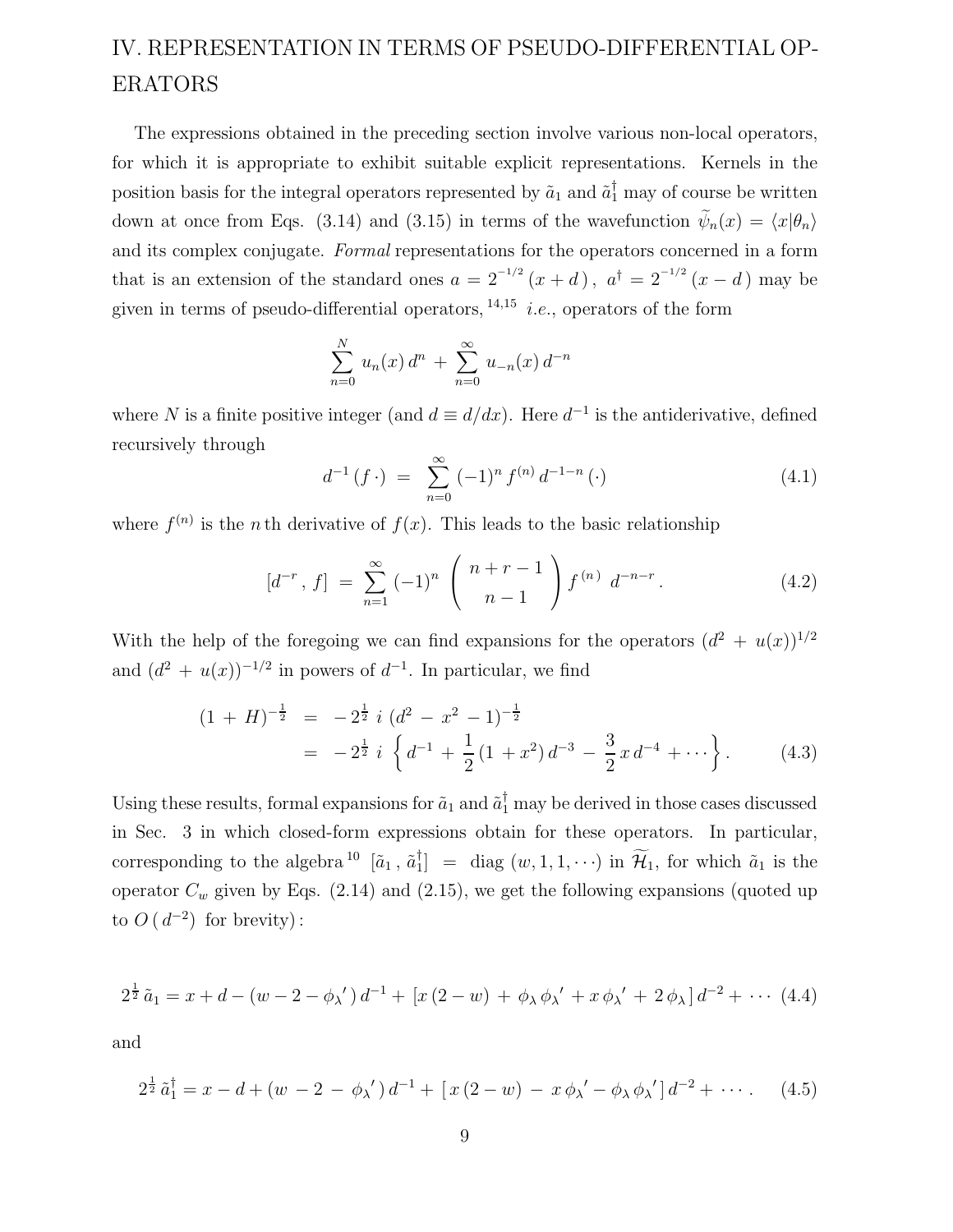Further, we find

$$
\tilde{a}_1 \tilde{a}_1^{\dagger} = \frac{1}{2} (-d^2 + x^2 + 2w - 3) - \phi_{\lambda}^{\prime}, \qquad (4.6)
$$

while in the space span { $|\theta_n\rangle$ ,  $n \geq 2$ } we also have

$$
\tilde{a}_1^{\dagger} \tilde{a}_1 = \frac{1}{2} \left( -d^2 + x^2 + 2w - 5 \right) - \phi_{\lambda}^{\prime} \,. \tag{4.7}
$$

When  $w = 1$ , Eq. (4.8) is valid in all of  $\widetilde{\mathcal{H}}_1$ .

Finally, we remark that in the limit  $|\lambda| \to \infty$ ,  $\phi_{\lambda}(x)$  and its derivatives vanish,  $U \to 1$ ,  $b \to a$ ,  $\widetilde{\mathcal{H}}_1 \to \mathcal{H}_1$ ,  $\tilde{a}_1 \to a_1$ , etc., in all the foregoing expressions.

### V. COHERENT STATES

With the operators  $\tilde{a}_1$ ,  $\tilde{a}_1^{\dagger}$  $I_1$  in  $\mathcal{H}_1$  and their commutation relation at hand (Eqs. (3.14)- $(3.16)$ , we may construct coherent states  $(CS)$  in the usual manner, *i.e.*, as eigenstates of  $\tilde{a}_1$  built upon the base state  $|\theta_1\rangle$ . We find, for every  $\zeta \in \mathbb{C}$ ,

$$
\tilde{a_1}|\zeta; \theta_1\rangle = \zeta|\zeta; \theta_1\rangle \tag{5.1}
$$

where the normalized eigenstate is given by

$$
|\zeta; \theta_1\rangle = h^{-\frac{1}{2}}(|\zeta|^2) \sum_{n=0}^{\infty} d_n^{\frac{1}{2}} \zeta^n | \theta_{n+1}\rangle
$$
 (5.2)

with

$$
d_0 = 1, d_n = (W_1 \cdots W_n)^{-1}.
$$
 (5.3)

The normalization factor in Eq. (5.2) is defined by

$$
h(|\zeta|^2) = \sum_{n=0}^{\infty} d_n |\zeta|^{2n} . \tag{5.4}
$$

A question of interest is the kind of Fock-Bargmann or entire function representation of states <sup>9,16</sup> in  $\widetilde{\mathcal{H}}_1$  associated with the CS constructed above – specifically, the *order*<sup>17</sup> of the class of entire functions involved. A state  $|\Psi\rangle$  of finite norm is represented by the analytic function

$$
\Psi(\zeta) = \sum_{n=0}^{\infty} d_n^{\frac{1}{2}} \langle \theta_{n+1} | \Psi \rangle \zeta^n.
$$
\n(5.5)

As the state  $|\zeta; \theta_1\rangle$  in Eq. (5.2) is normalized to unity, we have  $|\Psi(\zeta)| \leq ||\Psi|| |h|^{1/2}$ . Hence the asymptotic behavior of  $\Psi(\zeta)$  is decided by that of  $h^{1/2}$  which, in turn, is controlled by the growth properties of the sequence  $\{d_n\}$ . In particular, the *order* of the class of entire functions to which  $\Psi(\zeta)$  belongs is given by

$$
\rho = \lim_{n \to \infty} \frac{2n \log n}{\log (W_1 \cdots W_n)}.
$$
\n(5.6)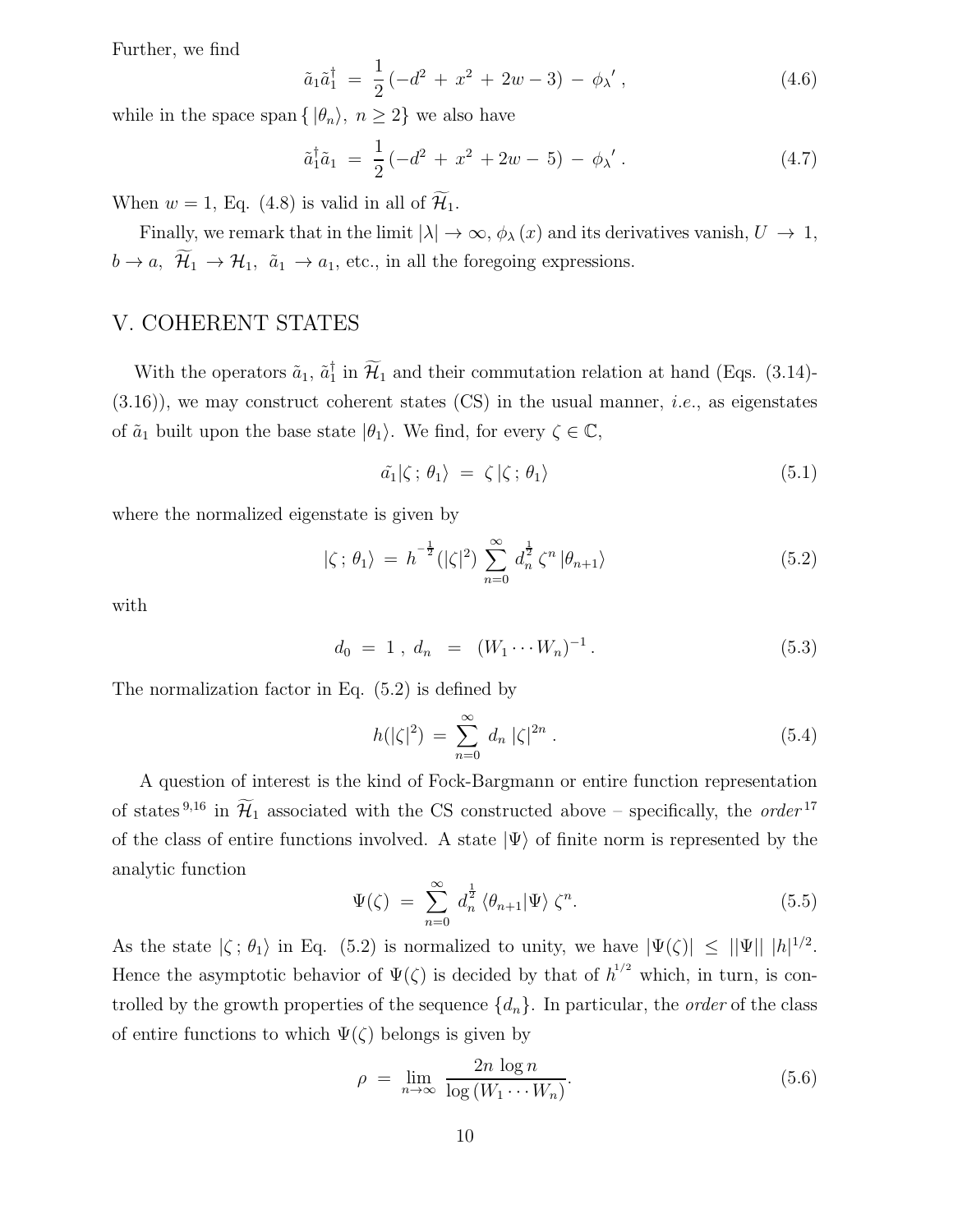In the special cases  $(i)-(v)$  considered at the end of Sec. 3, this leads to the following results: In Case (i),  $(W_1 \cdots W_n) = w^n n!$ , while in Case (ii) <sup>10</sup> it is  $\Gamma(n+w)/\Gamma(n)$ . In both cases it follows easily from Eq. (5.6) that  $\rho = 2$ , *i.e.*, the order is exactly the same as it is for the Fock-Bargmann representation corresponding to the standard oscillator CS. In Case (iii),  $(W_1 \cdots W_n) = 2^{-n} n! (n+1)!$ , leading to  $\rho = 1$ . All these cases are covered by the following generalization: if the coefficient  $w_n$  of the algebra  $[\tilde{a}_1, \, \tilde{a}_1^\dagger$  $\begin{bmatrix} \n\end{bmatrix}$  = diag  $(w_1, w_2, \dots)$  has the leading asymptotic behavior  $n^{\nu}$  for large *n*, with  $\nu > -1$ , then  $(W_1 \cdots W_n) \sim n^{n(1+\nu)}$ , which leads to the result

$$
\rho = 2(1+\nu)^{-1} \tag{5.7}
$$

for the order of the corresponding entire function representation of  $\widetilde{\mathcal{H}}_1$ . Cases (i) and (ii) correspond to  $\nu = 0$ , while  $\nu = 1$  in Case (iii). In Case (iv),  $h = w(w - |\zeta|^2)^{-1}$ , so that the representation is not in terms of entire functions at all.

For the q-generalization, Case (v),  $(W_1 \cdots W_n)$  is a 'q-factorial' given by

$$
q(q+q^2)\cdots(q+q^2+\cdots+q^n) = q^n(q-1)^{(1-n)}(q^2-1)\cdots(q^n-1). \hspace{1cm} (5.8)
$$

When  $q \leq 1$ , it is readily established that the series defining h has a finite radius of convergence  $(|\zeta| = q^{1/2})$ , as in Case (iv). When  $q = 1$ , of course, we recover Case (i) or (ii) with  $w = 1$ , so that  $\rho = 2$ . On the other hand, when  $q > 1$ ,  $(W_1 \cdots W_n)$  has the leading asymptotic behaviour  $q^{n^2/2}$ , which implies that  $\rho = 0$ .

The CS considered above have been constructed as annihilation operator eigenstates. In the special case  $w_n = 1$  for all  $n \geq 1$ , they are also CS in the group-theoretic sense. Each coefficient  $c_n$  in Eq. (3.11) is now equal to unity, and the shift operator  $\tilde{S}$  obeys the exact partial isometry condition

$$
\widetilde{S}\,\widetilde{S}^{\dagger} = 1\,,\quad \widetilde{S}^{\dagger}\,\widetilde{S} = 1 - |\theta_0\rangle\,\langle\theta_0|\,.
$$
\n(5.9)

We then have  $[\tilde{a}_1, \tilde{a}_1^{\dagger}]$  $\tilde{H}_1$  = 1 in  $\widetilde{\mathcal{H}}_1$ , and the Hamiltonian  $\widetilde{H}_1 = \tilde{a}_1^{\dagger} \tilde{a}_1$  with eigenstates  $|\theta_n\rangle$ and eigenvalues  $(n - 1)$ ,  $n = 1, 2, \dots$ , is the exact analog in  $\widetilde{\mathcal{H}}_1$  of the Hamiltonian  $H = a^{\dagger} a$  in  $H$ . The transformation from  $(a, a^{\dagger})$  to  $(\tilde{a}_1, \tilde{a}_1^{\dagger})$ 1 ) is a true operator map, in the sense that any function  $\phi(a, a^{\dagger}) \rightarrow \phi(\tilde{a}_1, \tilde{a}_1^{\dagger})$  $\tilde{S}_1^{\dagger}$  =  $\tilde{S}^{\dagger} \phi (a, a^{\dagger}) \tilde{S}$ . The coherent states

$$
|\zeta; \theta_1\rangle = \exp\left(-\frac{|\zeta|^2}{2}\right) \sum_{n=0}^{\infty} \frac{\zeta^n}{\sqrt{n!}} |\theta_{n+1}\rangle \quad (\zeta \in \mathbb{C})
$$
 (5.10)

are normalized eigenstates of the annihilation operator  $\tilde{a}_1$ . They are also CS in the Perelomov sense, for we have  $|\zeta; \theta_1\rangle = D(\zeta, \overline{\zeta})|\theta_1\rangle$ , where the displacement operator

$$
D(\zeta, \overline{\zeta}) = \exp\left(\zeta \, \tilde{a}_1^\dagger - \overline{\zeta} \tilde{a}_1\right) \tag{5.11}
$$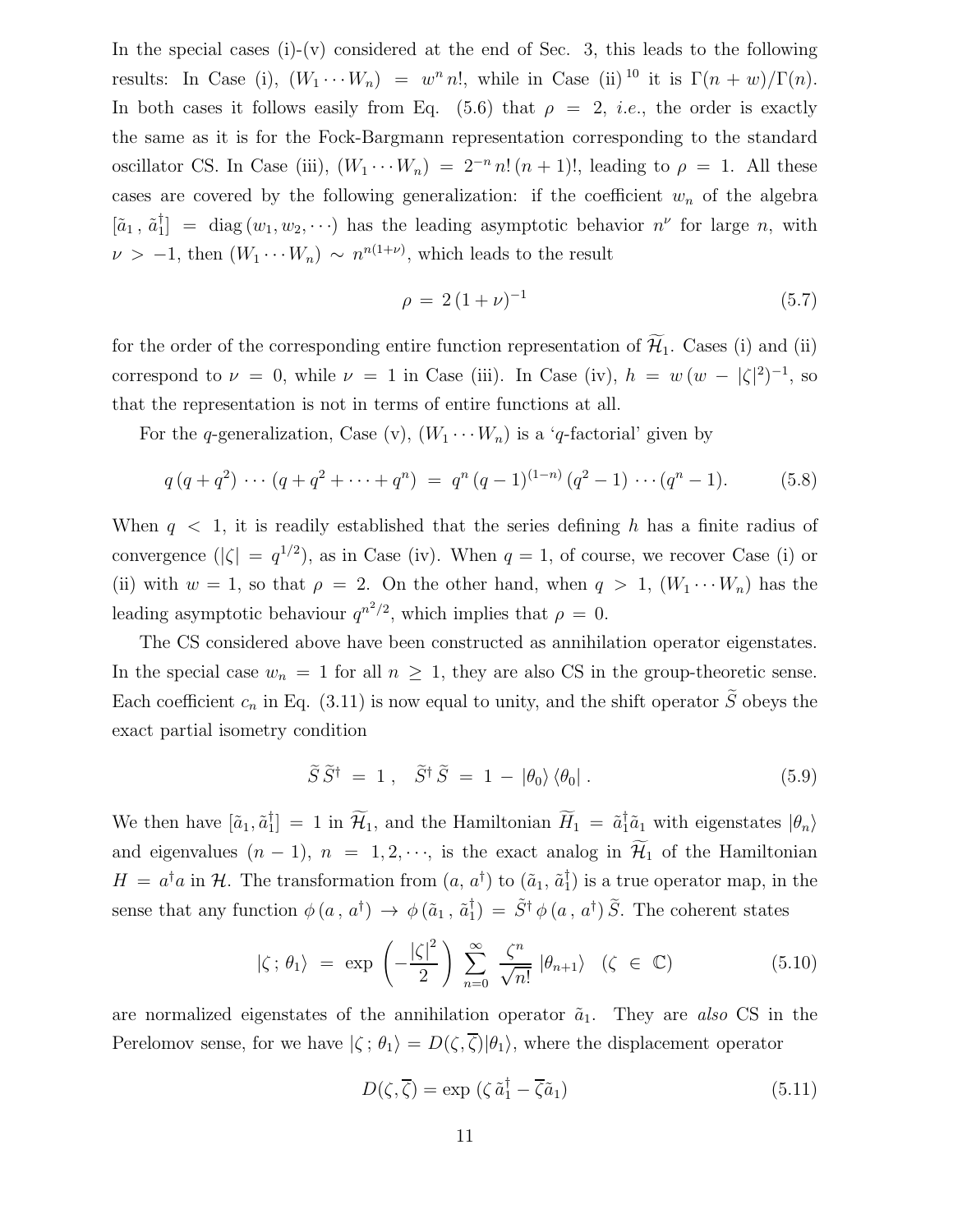is unitary in  $\widetilde{\mathcal{H}}_1$ . Moreover, as in the case of the standard oscillator CS, the state  $|\zeta; \theta_1\rangle$  is the ground state of the displaced Hamiltonian  $D \tilde{H}_1 D^{\dagger}$ . The excited states  $|\zeta; \theta_n\rangle$   $(n \geq 2)$  of this Hamiltonian, *i.e.*, the generalized coherent states corresponding to  $|\zeta; \theta_1\rangle$ , are obtained *either* by operating on  $|\zeta; \theta_1\rangle$  by the transformed raising operator  $(D \tilde{a}_1^{\dagger} D^{\dagger})^{n-1}$ , or by displacing the corresponding base state  $|\theta_n\rangle$ :

$$
|\zeta; \theta_n\rangle = \left(D\tilde{a}_1^{\dagger} D^{\dagger}\right)^{n-1} |\zeta; \theta_1\rangle = D |\theta_n\rangle , (n = 2, 3, \ldots). \tag{5.12}
$$

Thus, these coherent states and generalized CS have in  $\widetilde{\mathcal{H}}_1$  the same standing as their standard oscillator counterparts have in  $H$ . They therefore constitute the closest analogs of the latter for the isospectral family of oscillators in  $\widetilde{\mathcal{H}}_1$ , while remaining a distinctly new (unitarily inequivalent) class of coherent states. However, the generalized algebra of Eq. (3.16) leads, as we have seen, to an even wider variety of possible coherent states with interesting properties.

#### Acknowledgments

We are grateful to Suresh Govindarajan for helpful discussions on pseudo-differential operators. SS acknowledges financial support from the Council of Scientific and Industrial Research, India in the form of a Junior Research Fellowship.